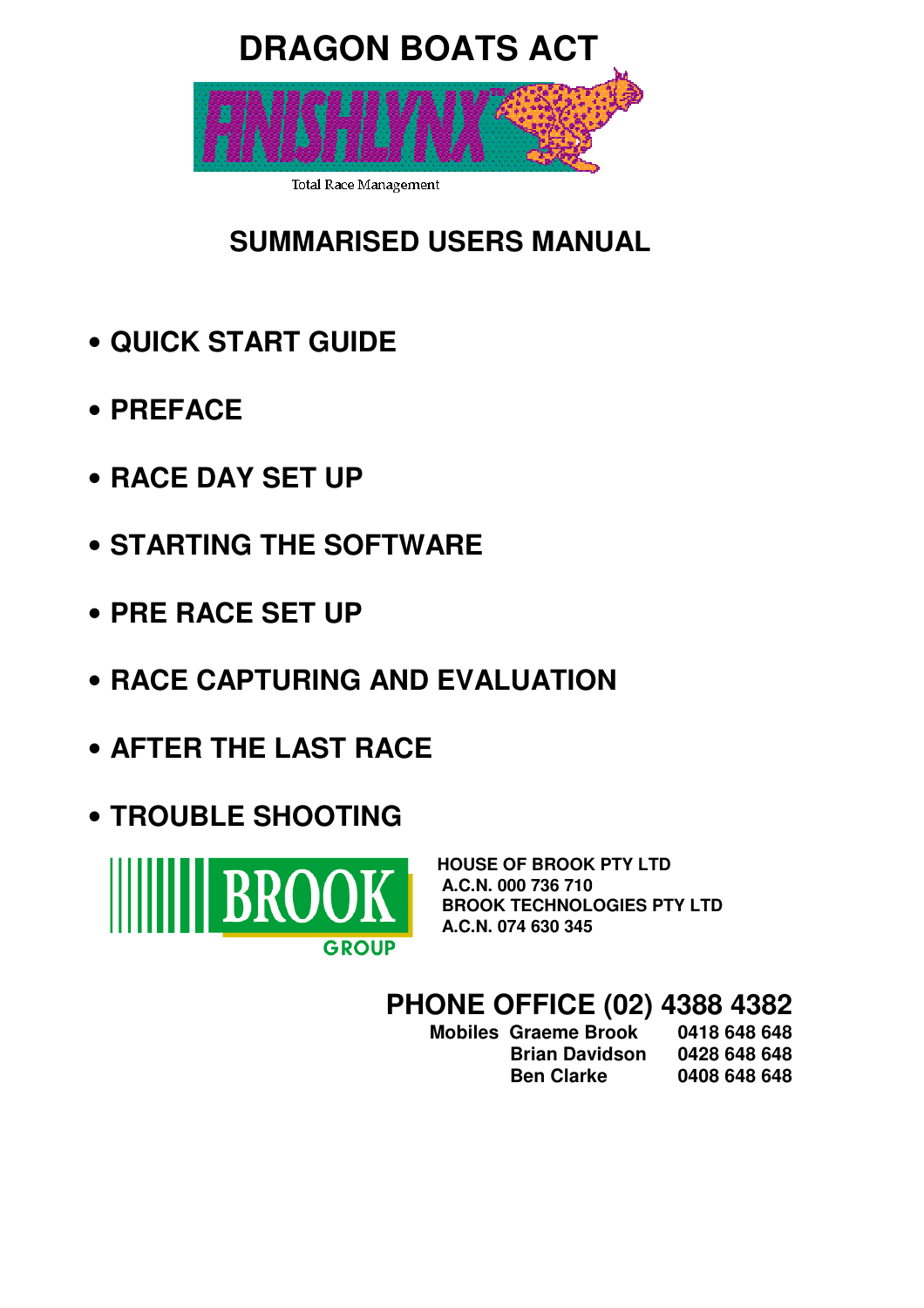## **QUICK START GUIDE**

- **1. CONNECT ALL EQUIPMENT**
- **2. POWER UP CAMERA**
- **3. POWER UP COMPUTER**
- **4. TEST CAMERA (STARTS AND CAPTURE)**
- **5. CAPTURE AND EVALUATE THE FINISH IMAGE OF THE RACE**
- **6. SAVE THE RACE**







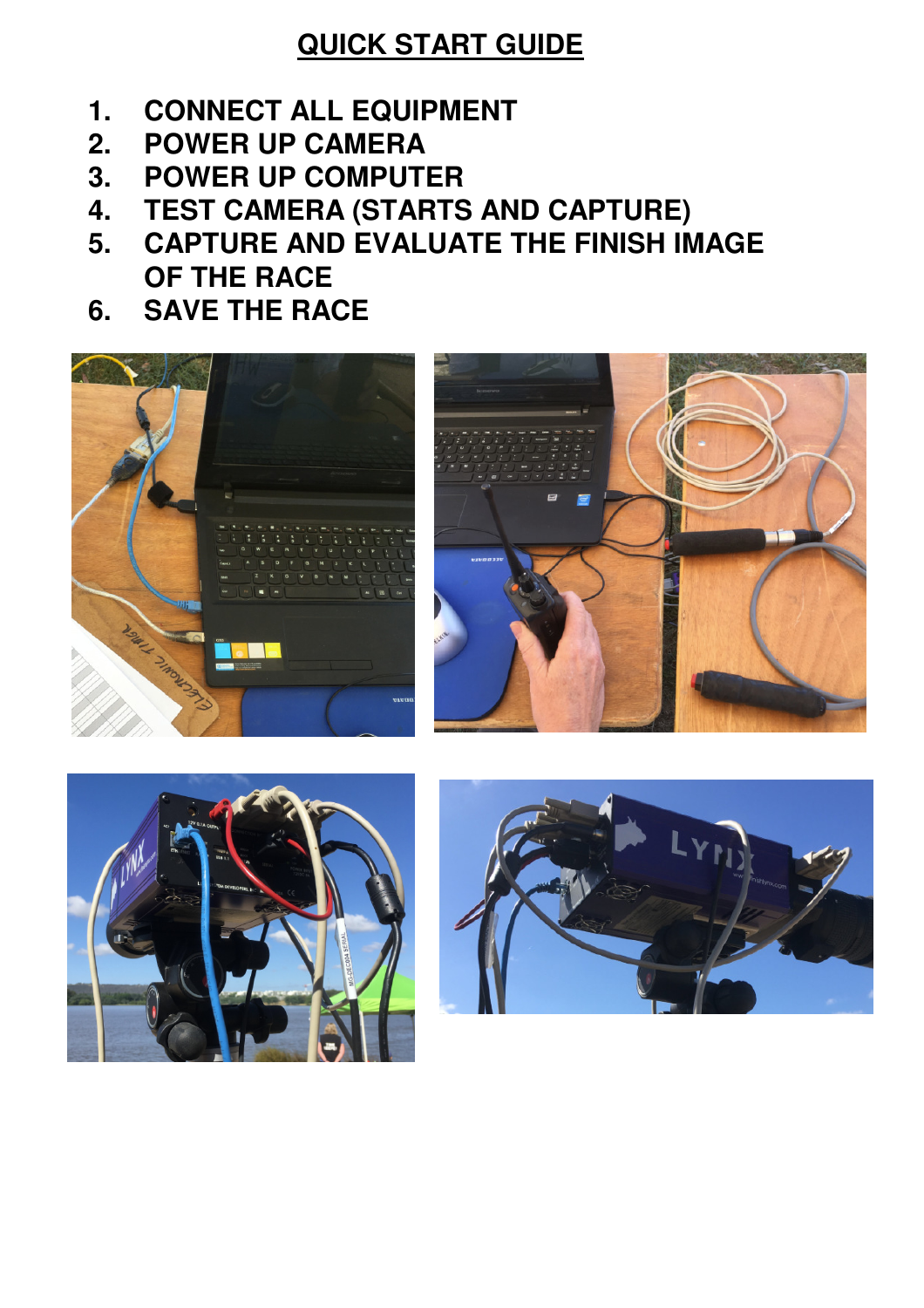## **QUICK START GUIDE**

## **Set up for Standard Races**

## **File/ Options:-**

## **Under Event Tab**

- **Single Event Mode ON**
- **Time Trial Mode OFF**

| File Edit Event Image Results Scoreboard | LapTime Window Help                                              |
|------------------------------------------|------------------------------------------------------------------|
| $\left\  \cdot \right\ $ (no starts)     | (no capturable events)                                           |
| А<br><b>ID</b> EVF<br>œ                  |                                                                  |
| Camera<br>Options                        | $D - 4$                                                          |
| Camera                                   |                                                                  |
| General                                  | Event   Image   Results   Database   Scoreboard   Wind   LapTime |
|                                          |                                                                  |
| Window Layout:                           | $\circ$<br>G.                                                    |
| Single Event Mode:                       | $G$ On<br>$\degree$ Off                                          |
| <b>Time Trial Mode:</b>                  | $C$ Off $C$ On                                                   |
| Event Template:                          | ⊙ None<br>C Always Choose C Use Default                          |
| Default Template:                        | Browse                                                           |
| Default Event Name: (C Event Title       | C Date-Race-Code Numbers                                         |
| <b>Event Directory:</b>                  | Browse                                                           |
| <b>Backup Directory:</b>                 | Browse                                                           |
|                                          |                                                                  |

## **Camera settings:-**

## **Under Event Tab**

- **Identify by Lane**
- **Lanes 0**

|                    |                                      | File Edit Event Image Results Scoreboard LapTime Window Help   |        |
|--------------------|--------------------------------------|----------------------------------------------------------------|--------|
|                    | $\left\  \cdot \right\ $ (no starts) | (no capturable events)                                         |        |
| $\mathbf{O}$       | $\Box$ EVF                           |                                                                |        |
| Camera<br>Camera 1 | Capture<br>Yes                       | Rate<br>5000 (max 5000)                                        | C<br>ī |
|                    | Camera Settings                      |                                                                | ×      |
|                    |                                      | Setup   Parameters   Inputs   Serial Wireless   Capture   WLAN |        |
|                    | Information:                         | S/N: 10365 RAM: 512MB IP: 169.254.132.137                      |        |
|                    | Name:                                | Camera 1                                                       |        |
|                    | Image Orientation:                   | C Left F Right                                                 |        |
|                    | Identify By:                         | C Nothing C Lane C No. C License                               |        |
|                    | Lanes:                               | Reverse lane order<br>$\mathbf 0$                              |        |
| ╺╕╬                | <b>White Balance:</b>                | $\bf{0}$<br>Green $ 0$<br>Red<br>Blue $ 0$                     |        |
|                    | Gamma:                               | 1.00<br>$(0.25 - 1.75)$                                        |        |
|                    | Phased Light Comp.:                  | $G$ Off $C$ On                                                 |        |
|                    | Iris Type:                           | C Normal C DC-Auto C P-Iris                                    |        |
|                    | <b>Upgrade Code:</b>                 | Apply                                                          |        |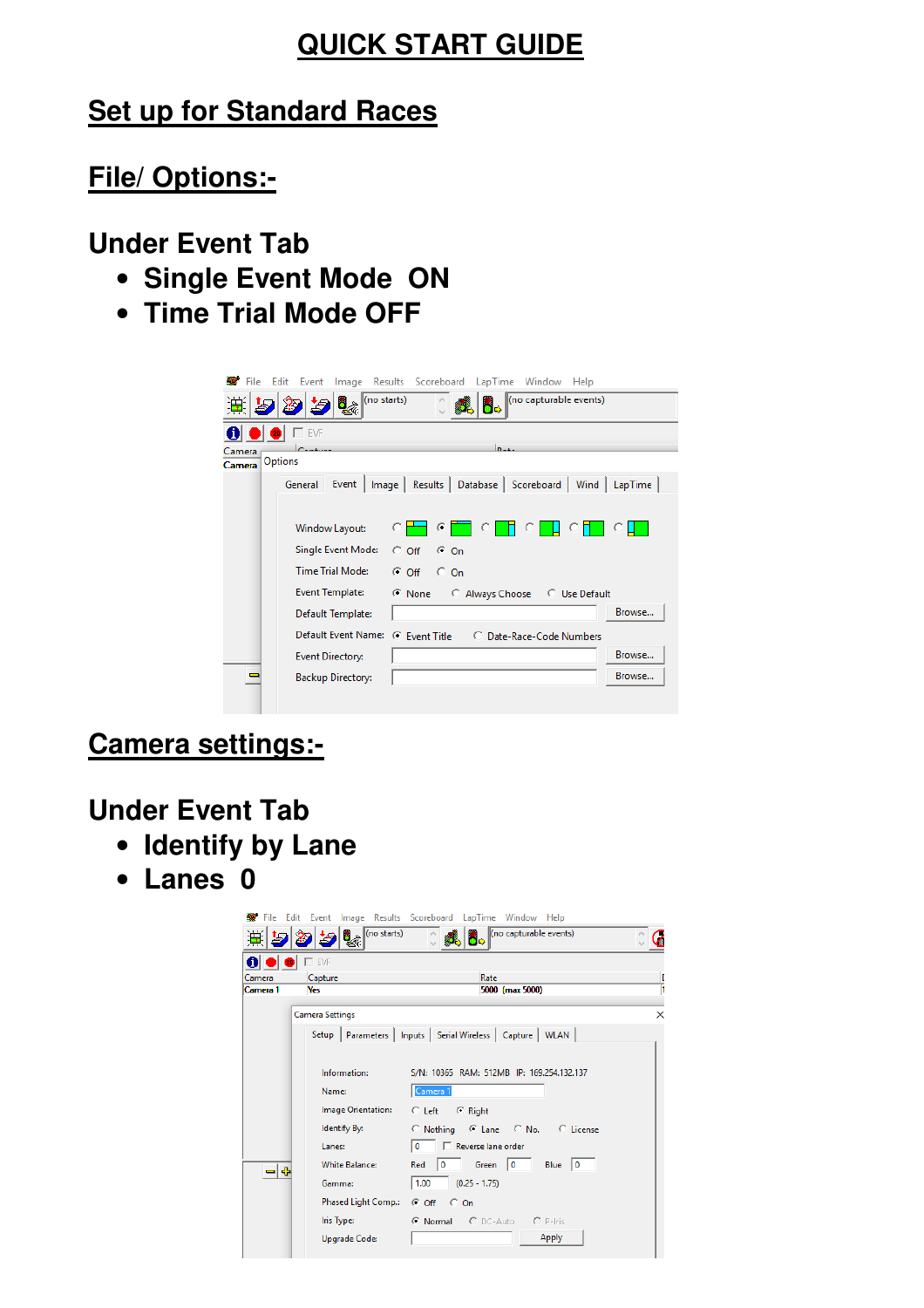## **Set up for 2klm Races**

## **File/ Options:-**

## **Under Event**

- **Single Event Mode ON**
- **Time Trial Mode ON**

| <b>雲</b> File Edit Event<br>Image Results Scoreboard<br>LapTime<br>Window Help       |  |
|--------------------------------------------------------------------------------------|--|
| $\ $ (no starts)<br>(no capturable events)<br>ų.<br>蓮<br>' <mark>d</mark> .          |  |
| $\bullet$<br>T EVF                                                                   |  |
| (Looking for EtherLynx Cameras.)                                                     |  |
| Options                                                                              |  |
| Results  <br>Database   Scoreboard   Wind   LapTime  <br>Event  <br>Image<br>General |  |
|                                                                                      |  |
| Window Layout:<br>G                                                                  |  |
| Single Event Mode:<br>$G$ On<br>$C$ Off                                              |  |
| <b>Time Trial Mode:</b><br>$\subseteq$ On<br>$\circ$ off                             |  |
| <b>Event Template:</b><br>$\odot$ None<br>Always Choose C Use Default                |  |
| Browse<br>Default Template:                                                          |  |
| <b>Default Event Name:</b><br>← Event Title<br>C Date-Race-Code Numbers              |  |
| -14<br>Browse<br><b>Event Directory:</b>                                             |  |
| Browse<br><b>Backup Directory:</b>                                                   |  |

## **Camera settings:-**

• **Identify by (No) # or (ID)** 

| đ<br>J.        |                                                                                   |
|----------------|-----------------------------------------------------------------------------------|
| Camera         | Camera Settings                                                                   |
| Wind           | <b>Serial Wireless</b><br>Setup<br>Capture<br><b>WLAN</b><br>Parameters<br>Inputs |
| LapTime        |                                                                                   |
| Finish         |                                                                                   |
| Camera 1       | Information:<br>S/N: 30437 RAM: 512MB IP: 169.254.132.137                         |
| <b>Results</b> | Camera 1<br>Name:                                                                 |
|                | Image Orientation:<br>C Left<br><b>Right</b><br>О.                                |
|                | Identify By:<br>$\subseteq$ No.<br>License<br>$\circ$ Nothing<br>$C$ Lane         |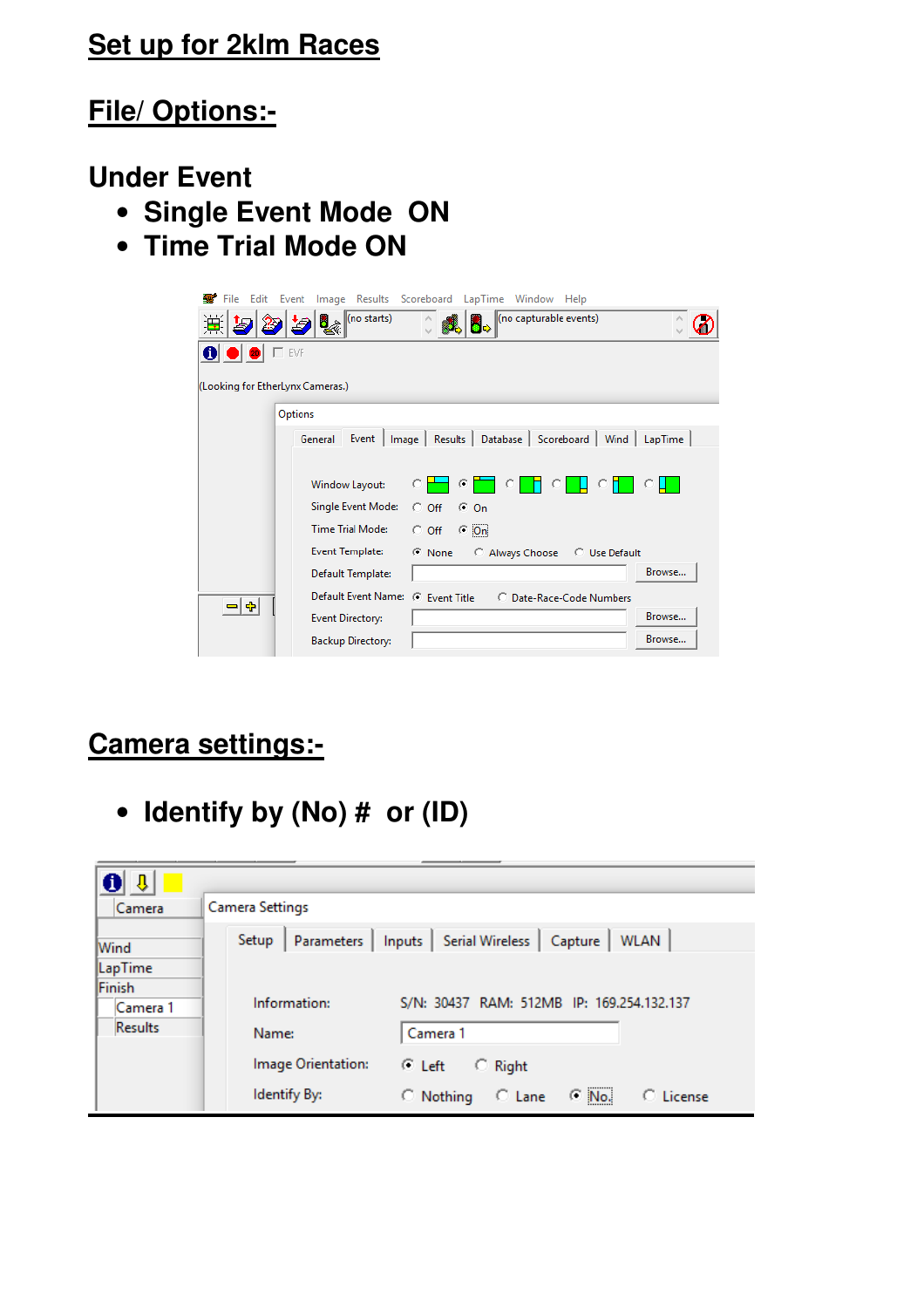## **How FinishLynx Cameras Work**

True line-scan photo-finish systems (video-based systems are not included in this category) are based on cameras that take lines of image rather than the usual 2-dimensional frame picture taken by a 35mm camera or instamatic.

The "line of image" that is recorded is a picture of the finish line and nothing else.

It is, if you like, the furthest it is possible to get away from a "panorama" view. These images of the finish line can be taken thousands of times a second and displayed on the screen side by side. A FinishLynx picture is actually comprised of thousands of incredibly thin individual images of the finish line - and the activity that was taking place at that split second - placed one next to another.

FIGURE 1. Simulation of How a FinishLynx Image is Assembled

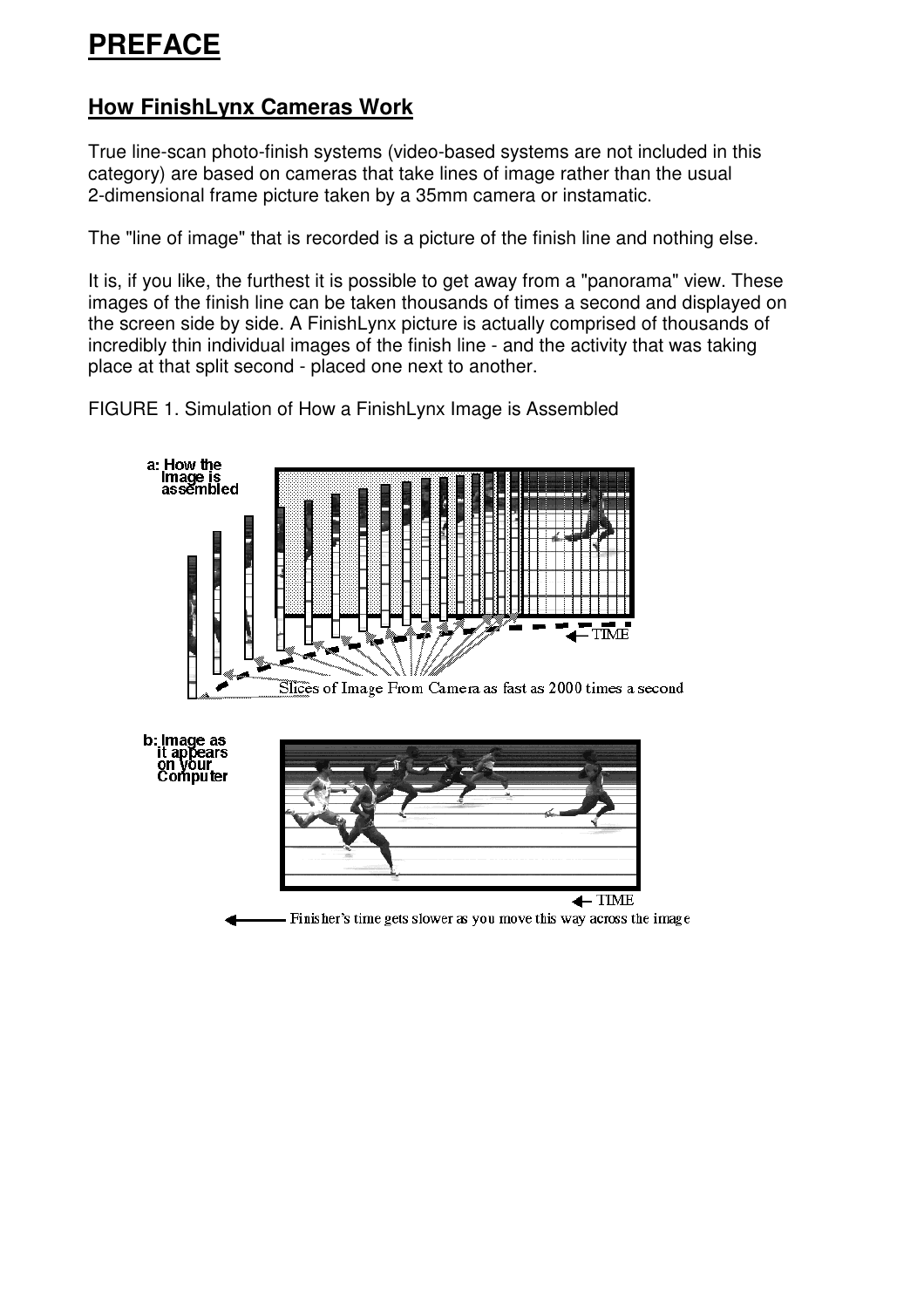# **RACE DAY SET UP**

Set up and connect all equipment as used at your particular location.

Ensure "Light Source" slide on front of camera is set to the "Normal" position.



#### **For cameras with remote aperture control:-**

- 1. Connect remote positioning cable to the camera. (Remote Control Point)
- 2. Mount the camera and lens.
- 3. Connect the camera power supply, Ethernet cable and timer lead to the camera.
- 4. Align the camera. This is done with the camera lens set on the lowest f number on the lens i.e. 1.4 Once aligned has been completed reposition the f number on the lens to its highest no. i.e. 16
- 5. Close view finder.
- 6. Power up the camera.
- 7. Power up the computer, screen & printer.
- 8. Adjust the aperture from the Lynx Hardware Control Screen.

If prompted, enter user name:- lynx (use lower case) password:- lynx





START CABLE





**REMOTE APERTURE CABLE**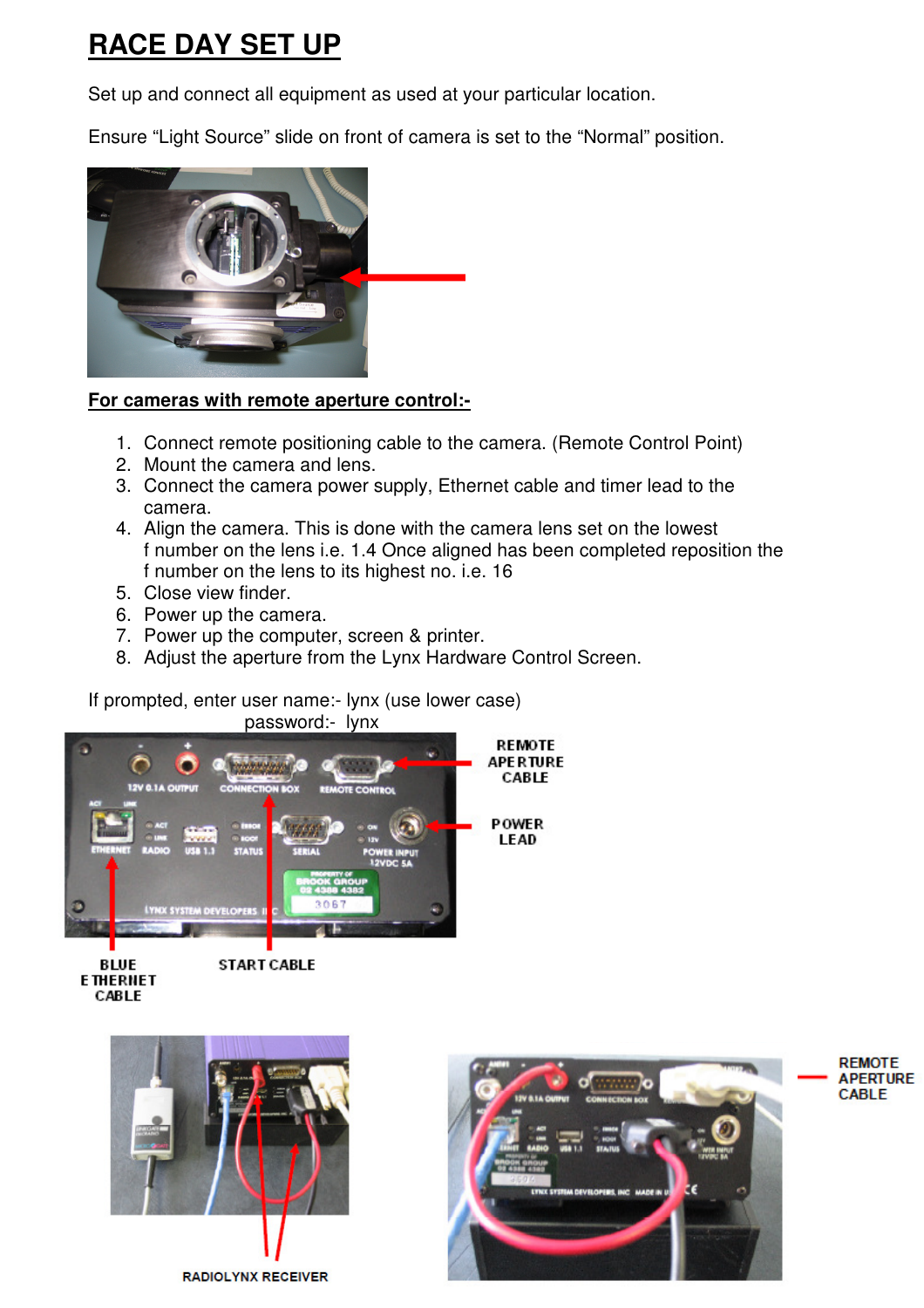

To manually adjust the aperture, simply press and hold remote control buttons for 4 seconds then release and press and hold again.

#### **Auto Iris Feature:-**

To enable Auto Iris, go to camera settings simply tick the Auto Iris box and enter Min and Max range. The camera will automatically adjust the aperture.

|                 | Setup Parameters   Inputs   Serial Wireless   Capture   WLAN |
|-----------------|--------------------------------------------------------------|
|                 |                                                              |
| Pixel Mode:     | Colors C 512 C 4K G 32K C 256K C 2M                          |
|                 | Grays C 16 C 32 C 64 C 128 C 256                             |
| Pixel Mode:     | Zoom • 100% C 150% C 300%                                    |
|                 | Wide C 50% C 33% C 25%                                       |
| Compression:    | C off G on Minimum 65                                        |
| Frame Rate:     | $ 2200(25-2000) $                                            |
| Frame Density:  | $ 900(100-1000) $                                            |
| Gain Method:    | G AGC C Manual Gain 147                                      |
| AGC Parameters: | Brightness 50 Frequency 20                                   |
|                 | Maximum Gain 225                                             |
|                 | Auto Iris Min 50 Max 130                                     |
|                 |                                                              |



**REMOTE APERTUTRE CONTROLS**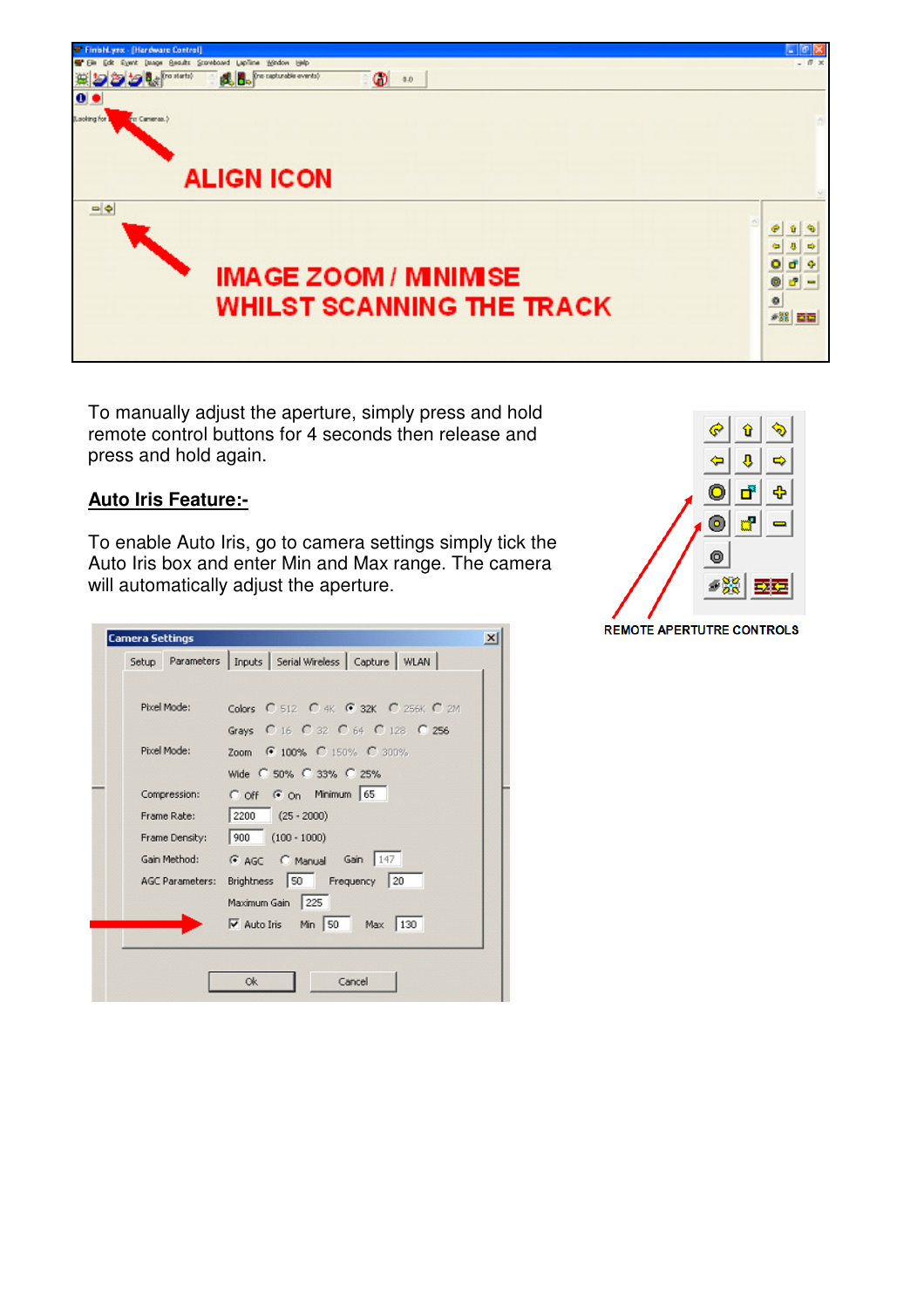## **STARTING THE SOFTWARE**

Double click on the finish lynx icon (orange lynx cat), to enter the lynx program.

The first screen is titled hardware control.

At this point the mouse pointer will become an "hour glass" and a green bar in the bottom right hand corner will show loading camera. This will take approx. 15 seconds.

If this does not appear check all connections including the camera power supply and re perform race day set up.

Once completed start aligning the camera by clicking the align icon. This icon will change colour from red to green and the track scan will march across the screen. If the image is black close the align mirror on the camera.

Please note the track image should appear sharp on the screen. If the image is blurred check camera alignment and focus. (Refer trouble shooting for hints.) Use the Image zoom / minimize buttons to check focus.



## **Set Rate, Density, Mode and Gain.**

This is accomplished by double clicking on the current settings and entering the new settings and then press "enter".

Settings for :

| <b>WEATHER</b> | RATE | <b>DENSITY</b> | <b>MODE</b> |
|----------------|------|----------------|-------------|
|                |      |                |             |
| <b>NORMAL</b>  |      |                |             |
| <b>NORMAL</b>  |      |                |             |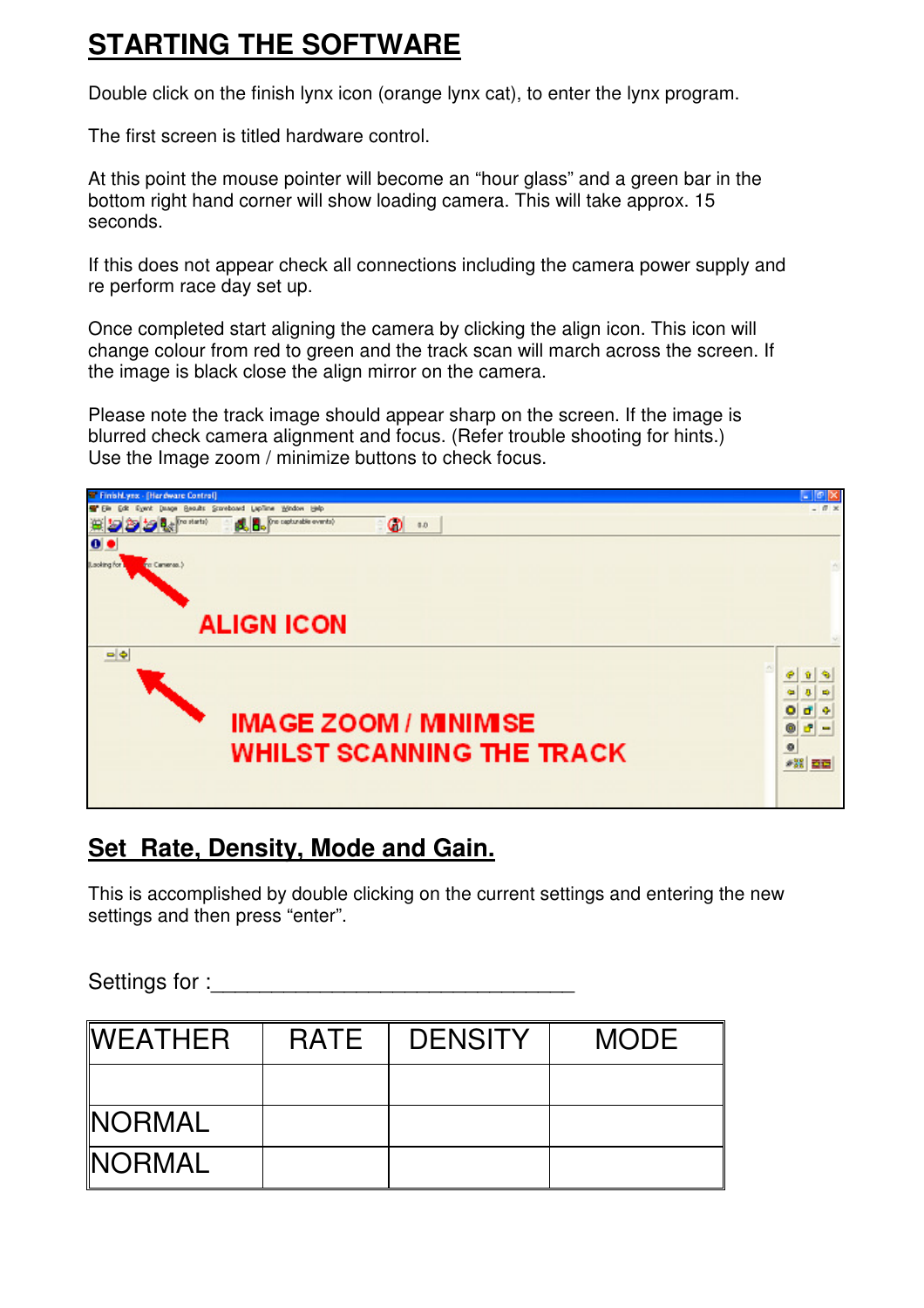## **PRE RACE SET UP**

From the hardware control screen Menu Bar select FILE

In the drop down box select OPTIONS

Under General, type in the venue name in the competition name box.

From the hardware control screen "start selections "

Either 1. Create a new event and arm it to receive the next start (selection 1)

or

2. Load the next / previous event in the schedule (selection 2,3 or 4) To use this option you must have an event and schedule file. (refer creating an event and schedule file in this manual)

This is achieved by clicking on the appropriate icon.

If selecting option 1 an Untitled race will appear on the screen. In the Information Zone under the EVENT box Type the date and race No. 27/5/97 R2 and enter.

This information will now appear on all printed reports and images.

Note you must have "a" and "c" proceeding the titled race in the menu bar and also you will have two coloured boxes next to the Information icon.

"a" and the Yellow box stands for timer is armed to receive the next start

"c" and the Green box stands for system is ready to capture an image

If you are using auto capture click on "finish" in the "information zone" Set capture time (in seconds) at less than the track record and capturing duration at say 4 seconds for greyhounds and 10 seconds for thoroughbreds.

You are now ready for an event.

## **The "Start Selection" icon bar gives many options:**

| FinishLynx - [Hardware Control]       |  |
|---------------------------------------|--|
| File Edit Event Image Results Scorebe |  |
| 其2250 (mostarts)                      |  |

## $1 \t2 \t3 \t4 \t5$

- **1. Create a new event and arm it to receive the next start.**
- **2. Load the previous event from the schedule and arm it to receive the next start.**
- **3. Choose an event in the schedule and arm it to receive the next start.**
- **4. Load the next event in the schedule and arm it to receive the next start.**
- **5. Create a manual start.**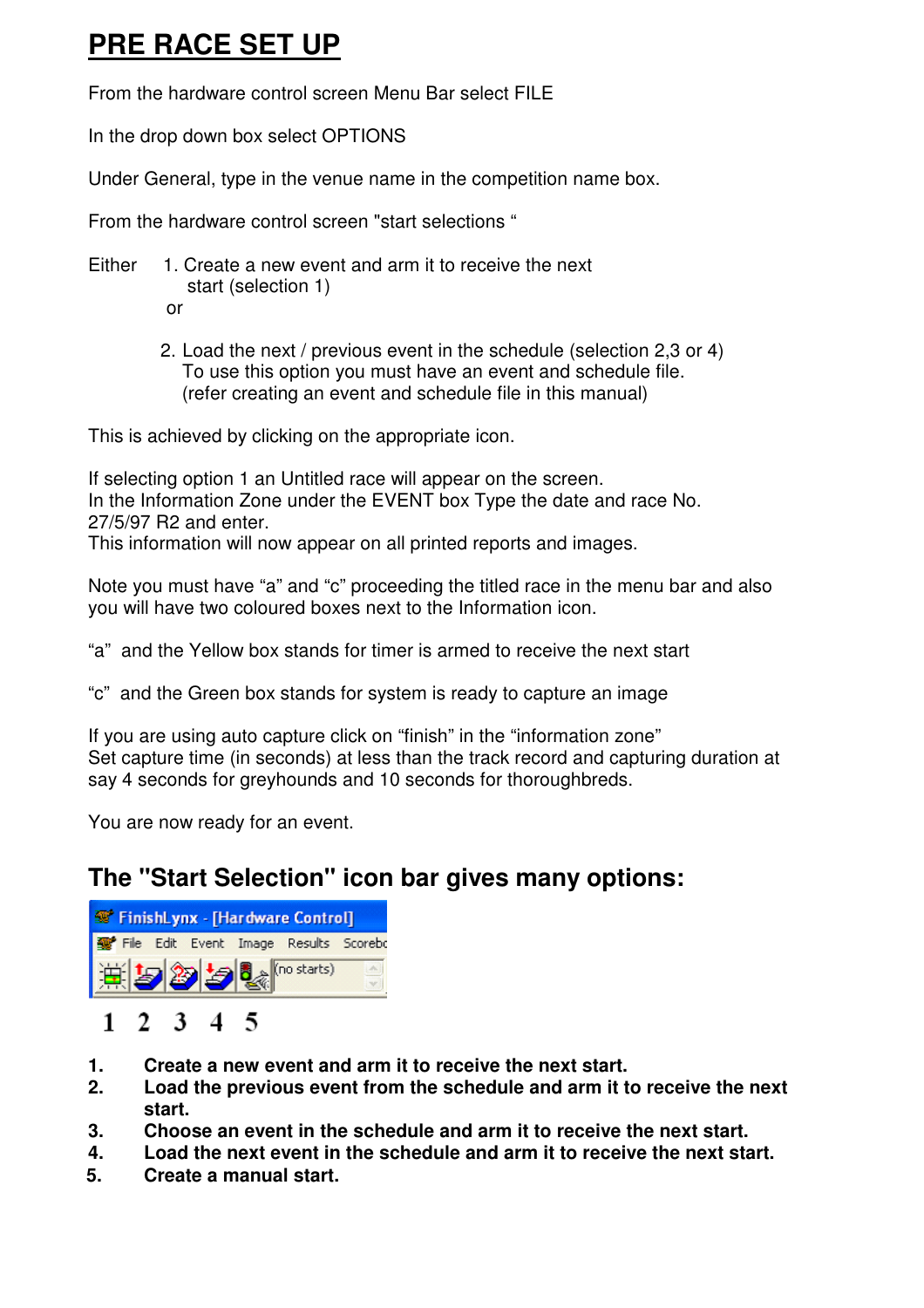# **RACE CAPTURING AND EVALUATION**

#### **Timing a race.**

If using a manual timer button, press at the start of the race to manually activate the timer.

If unit is connected to auto timing system the timer will start automatically. In the event of a "false start" click "arm current event to receive the next start" icon.

## **Capturing a Finish image.**

As the field approaches the wining line (approx. 3-6 lengths) depress and hold down the capture button until all the field has passed the wining line. Note capture button may be released and re-depressed if there is a large break in the field. Times and margins will not be affected by the break.

#### **Evaluate the Finish image.**

To evaluate the captured Finish image appearing on the screen, firstly position the hash line on the results zone and centre the cross hair. Depress and hold the left mouse button and drag the mouse to either the left or right (depending on the direction the image appears from) to reveal the field. Moving the mouse up or down will also centre the image on the screen. At the first boat position the hash line on the nose and release the left mouse button. Fine adjustments may be made using the arrow keys of the keyboard.

Enter the boat number and press enter. (ensure num. lock is on.) Continue this process for the remainder of the field. Note enter runners in correct finish order. In the event of 2 or more close finishers the computer will prompt "another result has a time which is close to this one" enter OK.

For a dead heat position the hash line as above and enter the first boat number and press enter. Without moving the hash line, using the mouse double click the left mouse button in the result ID box, and enter the second boat number and press enter. In the results screen they will show the same placing number.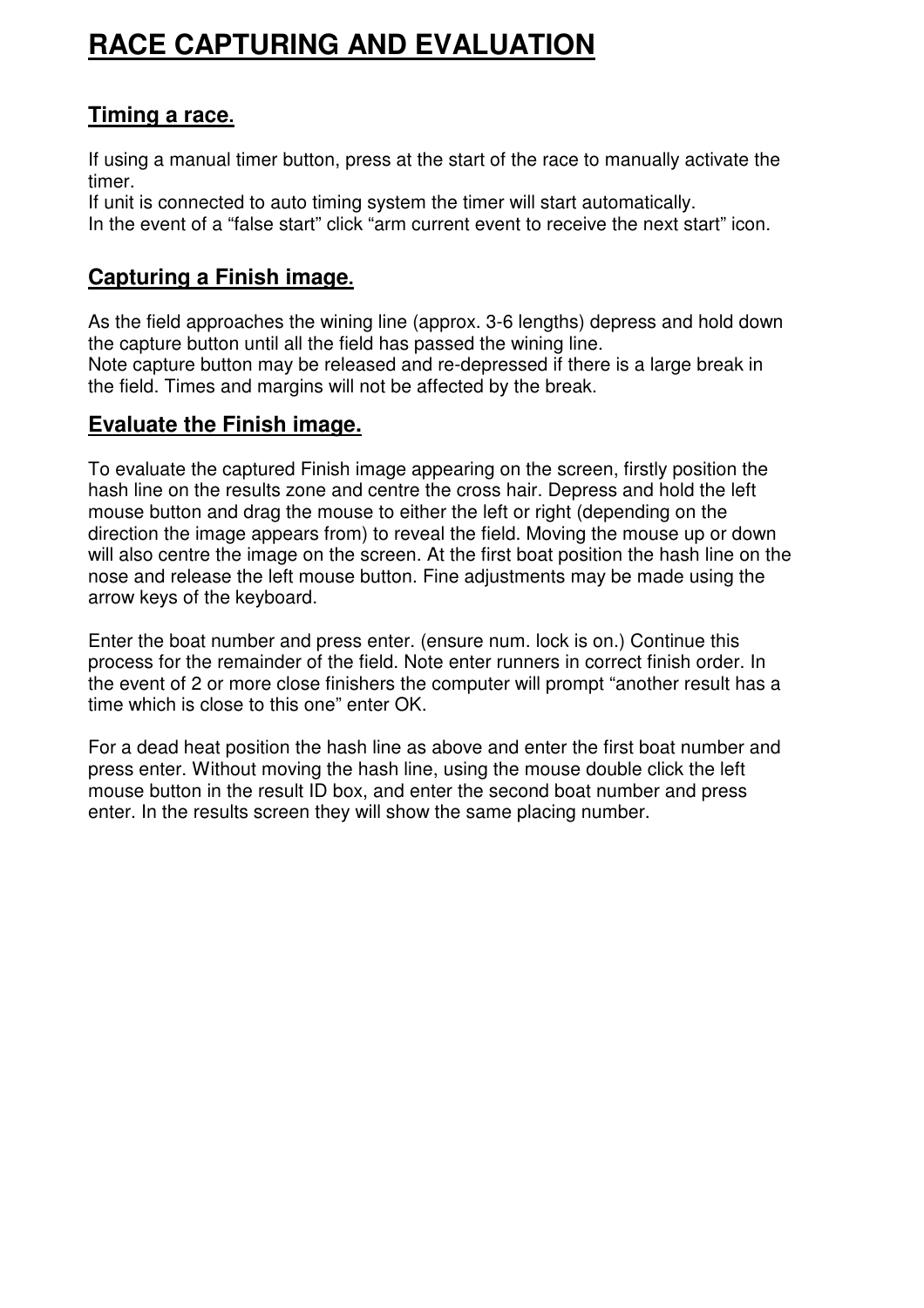It may be necessary to use the image zone icons to assist with the evaluation of an image. These include:-

#### **Zooming**



To zoom, drag the crosshair to the runner in the middle of the picture. Release the left mouse button and click on the zoom in icon marked with a "+". This will zoom in 2x on the picture. Clicking the zoom out icon marked with "-" zooms back out.

NOTE: The position of the crosshair determines the

center of the image which will be enlarged or reduced. (See "Zooming Intelligence" below.)

It should be noticed that after a while of zooming in, the picture becomes very jagged or pixelated.

#### **Full Screen Mode**



Clicking on the full screen icon will maximize the image zone to fill the window.



Clicking on the reduce screen icon will return the image zone to the default configuration with the results zone also visible.

#### **Contrast Enhancement**



Contrast enhancement allows adjustment of the light level of the image after it has been taken. It cannot salvage terrible pictures, but it can be a big help in distinguishing between parts of an image which are very similar in tone.

It takes a little practice to achieve the desired results, but the good part is that "undoing" the enhancement is as easy as clicking on the un

enhance icon, or selecting the Un enhance option from the Image pull-down dialog.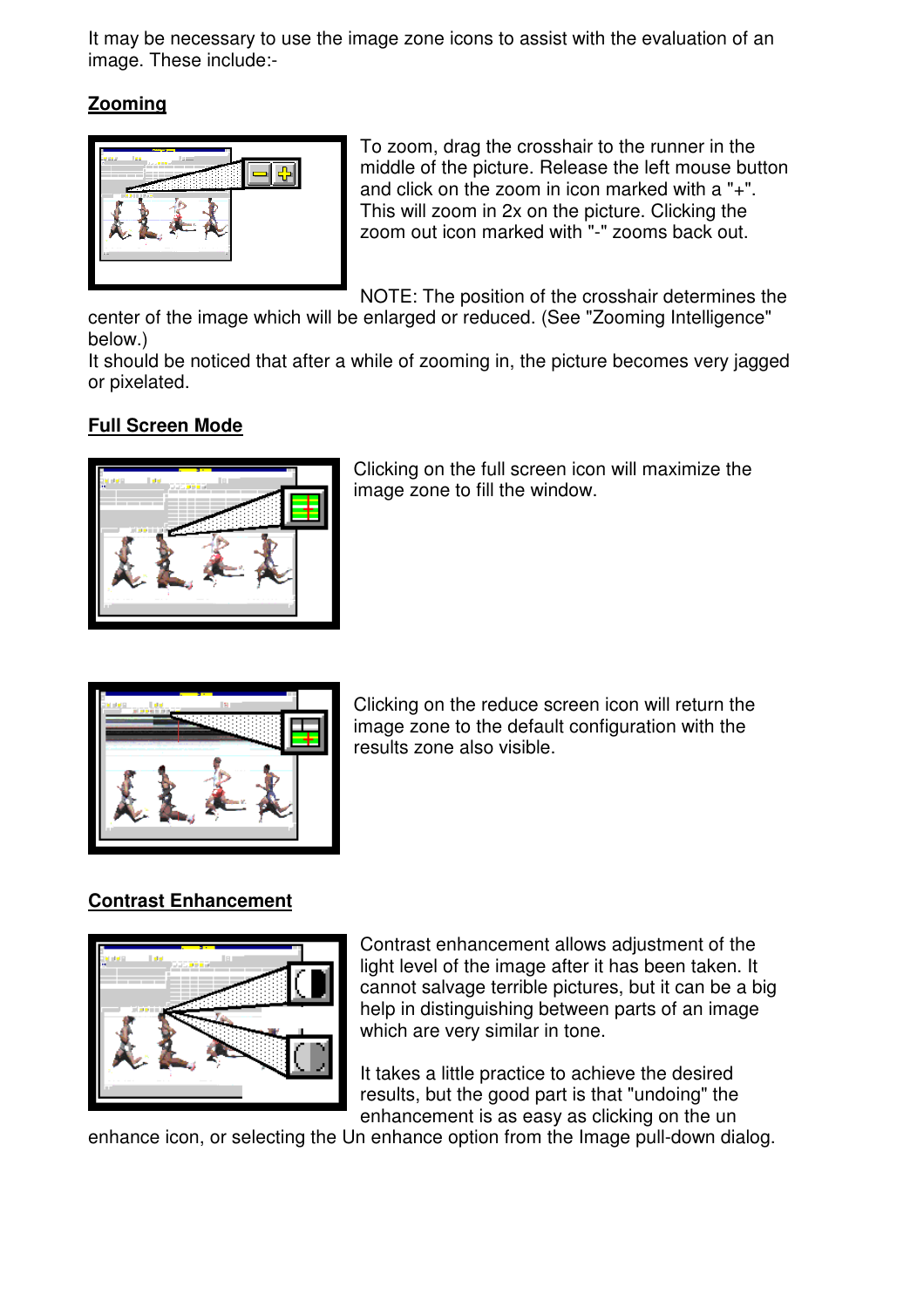#### **Image Adjustments**

In some situations, contrast enhancement might not be the correct action to take to enhance the brightness of an image. For example, it may be desirable to apply a small brightness function to all images. This is particularly useful in events where the background of the image is very similar in color to the objects passing through, as is most common in horse racing. Fine adjustments to the Brightness, Contrast and the Gamma values of an image can be made by selecting Adjustments... from the Image pull down menu.

You can also right click on the side "E" bar and select adjustments.

| Image Adjustments  |
|--------------------|
| Brightness: +0.0 % |
|                    |
| Contrast: $+0.0\%$ |
|                    |
| Gamma: 1.00        |
|                    |
| 0k<br>Cancel       |

By using either the sliders, or the arrows at the ends of the slider boxes, the values for the Brightness, Contrast and Gamma value of the image can be changed. The result of making any changes in this dialog can be seen instantly in the image - and it is considerably easier to discover for yourself the effects of altering these values than it is to explain.

**For best results use "GAMMA"** 

Feel free to experiment, because even if the image is saved, the changes can still be undone by returning the sliders to the central position when the file is reopened. For this reason, the operator should not be nervous about experimenting with setting different values in this dialog.

#### **Saving your work.**

To save a race to the hard disk click file / save as. Under the Lynx directory select Photos and then the appropriate month.

If event file is used the file name will be generated otherwise enter unique file name. Click save.

## **Results Filters.**

It may be necessary to adjust the FinishLynx time to suite a manual time. To do so highlight "start" then left click on the Camera information icon.

Start Settings Box appears. Enter time adjustment in the offset, to either add or minus time.

#### **Printing results.**

After entering all results, these may be printed by clicking on the print icon above the results screen. This will reveal the print screen, enter OK.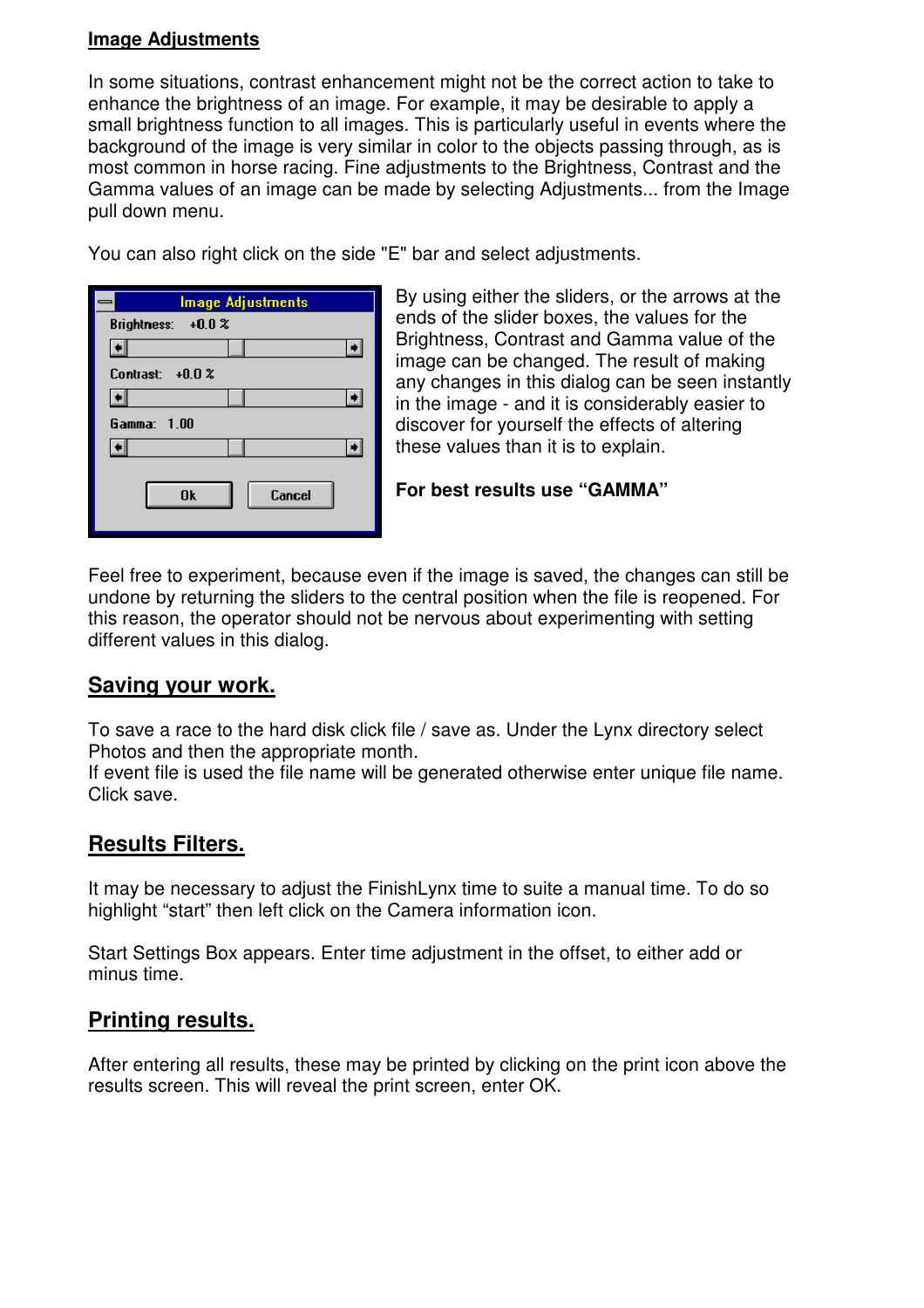## **Printing image.**

To print an image, the area to be printed should be highlighted by dragging a box around the area using the right mouse button. A line may be placed on prints by clicking with the left mouse button near the nose. (the line is the actual position where the image was evaluated.)

## **Reduce / cropping an image.**

This removes unwanted image to reduce file size and therefore disk usage. Reduce the image size using the (-) icon until the entire image appears on screen. To crop select the portion of the image with no runners in, and define this area by dragging a box using the right mouse button. Click the "crop" icon with left mouse button. Repeat this until all of the unwanted space is removed. The Auto Crop icon may also be used if desired.

# **AFTER THE LAST RACE**

Once all evaluation has been completed and details saved you can exit the system by clicking the top x on your screen.

- This will return you to the main menu.
- Click on the start button (bottom left)
- Click on shut down
- Click on shut down computer.
- Click on yes.
- Turn camera off.
- Disconnect all leads to the camera and pack away.

## **If equipment is to be stored, repack all components into the travel case, ensuring all items on the check lists are present.**

**Please Note:** Do not turn off the power to the U.P.S. or the U.P.S. itself.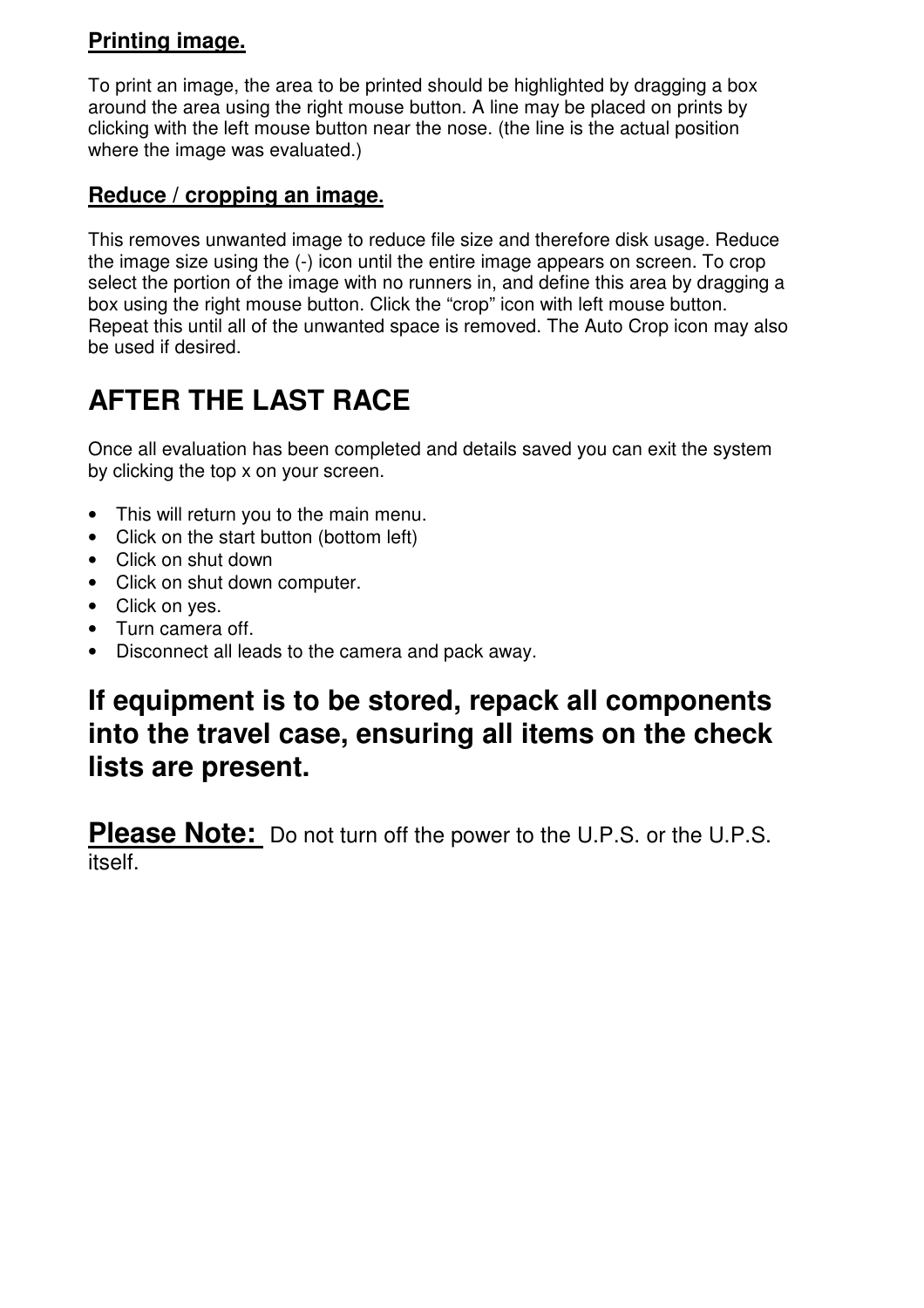## **OPENING A FILE**

The first step to opening an existing image is to locate the Menu Bar. This extends across the top of the entire screen.

| <b>W</b> FinishLynx - [Boys 3000]                            |  |
|--------------------------------------------------------------|--|
| File Edit Event Image Results Scoreboard LapTime Window Help |  |
| (no capturable events)<br>其之多之。(mstarts)<br>0.0              |  |

Each of the words across the top of the screen will become a pull down menu of options relating to the topic word that shows on the Menu Bar. Move the mouse over any of the words on the menu bar and click the mouse button. The menu for that group of options will appear. Click anywhere outside the menu to make it go away.

If you click on File in the menu bar you will see this menu:

| New          | Ctrl+N            |
|--------------|-------------------|
| Open         | $C$ trl+ $\Omega$ |
| Close window | Ctrl+W            |
| Save         | $C$ trl+S         |
| Save as      |                   |
| Options      |                   |
| Exit         |                   |
|              |                   |

To open an existing image, you should click on the word Open or use the keystroke combination Ctrl +O.

Most often used menu items are:-

| FILE / OPEN :-               | Opens previously saved races.                                                                                                                                      |
|------------------------------|--------------------------------------------------------------------------------------------------------------------------------------------------------------------|
| FILE / SAVE:-                | Saves race information to a file or saves changes<br>to a modified result.                                                                                         |
| <b>IMAGE / ADJUSTMENT :-</b> | Allows adjustments to captured pictures after<br>photo has been taken <i>i.e.</i> brightness,<br>contrast etc. In most cases the GAMMA should<br>only be adjusted. |
| IMAGE / EXPORT BITMAP :-     | Writes a JPEG file to disk of the Selected area for<br>export to a third party graphics program or printer.                                                        |
| IMAGE / OVERLAY :-           | Places selected overlays on screen. I.e. (photo for<br>win etc.)                                                                                                   |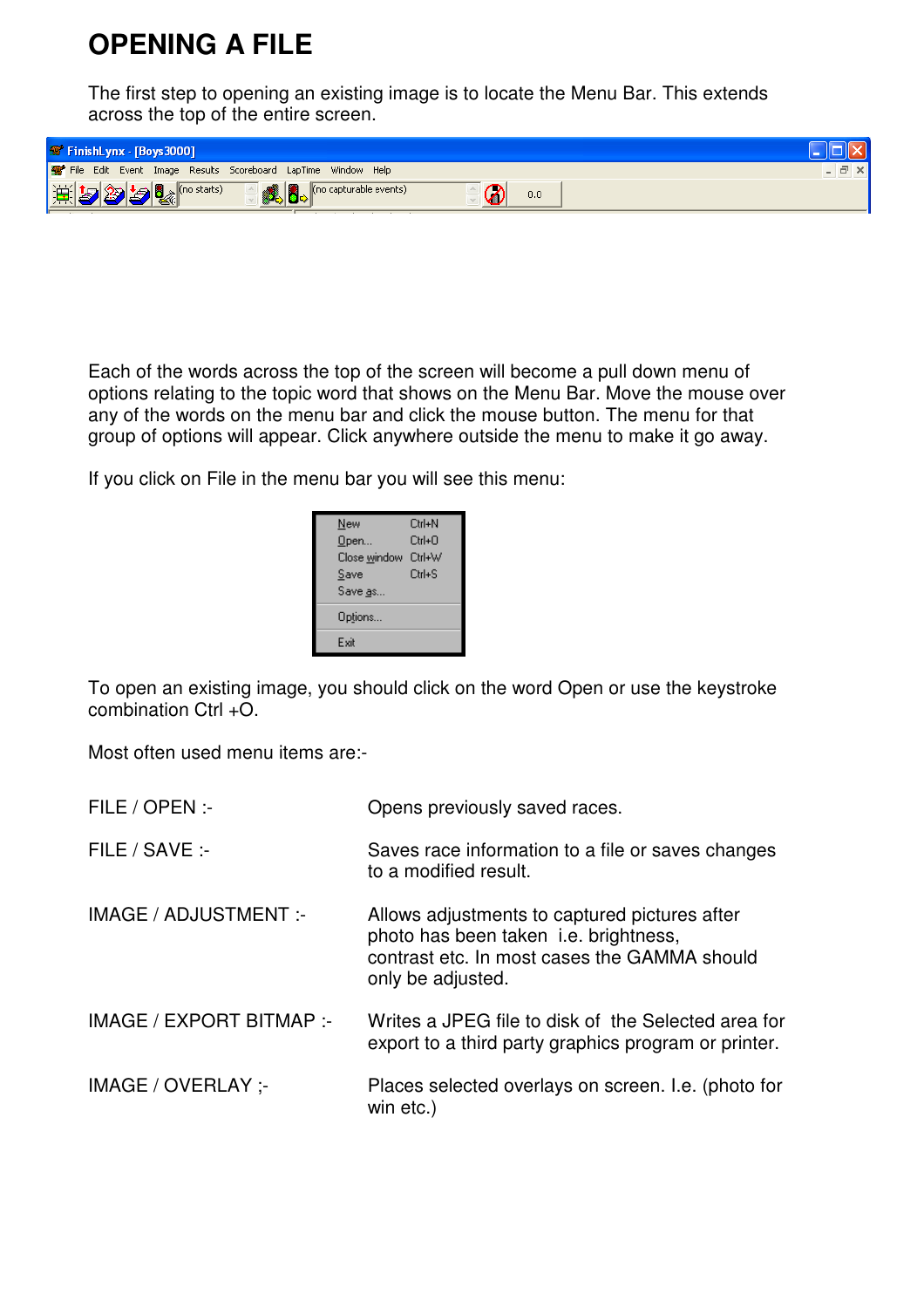## **TROUBLESHOOTING**

NO "a" OR "ALL START SENSORS FAILED TO ARM"

- Check all connections at the camera and the computer.
- In the hardware control screen information zone highlight camera then click on the "i" information icon to reveal the camera settings.

 Gun sensor should be set on ( ) norm. open ( ) norm. closed

• Check switches and connections on all start boxes ( not just the box you are currently using)

NO "c"

- In the hardware control screen check capture says "yes" (this toggles between yes and no)
- Capture button is not connected to computer
- Capture button icon is not turned off (located next to timer on the hardware control screen)

#### CAMERA FOCUS

If the track image or captured image does not appear sharp on the screen even though the image through the lens viewer is focused

- 1. Remove the lens and check that the through the lens mirror is sitting properly and not loose. (if not re seat and advise)
- 2. Manually focus lens by having a second person adjust the focus on the lens while the image on the screen is viewed until the image is sharp.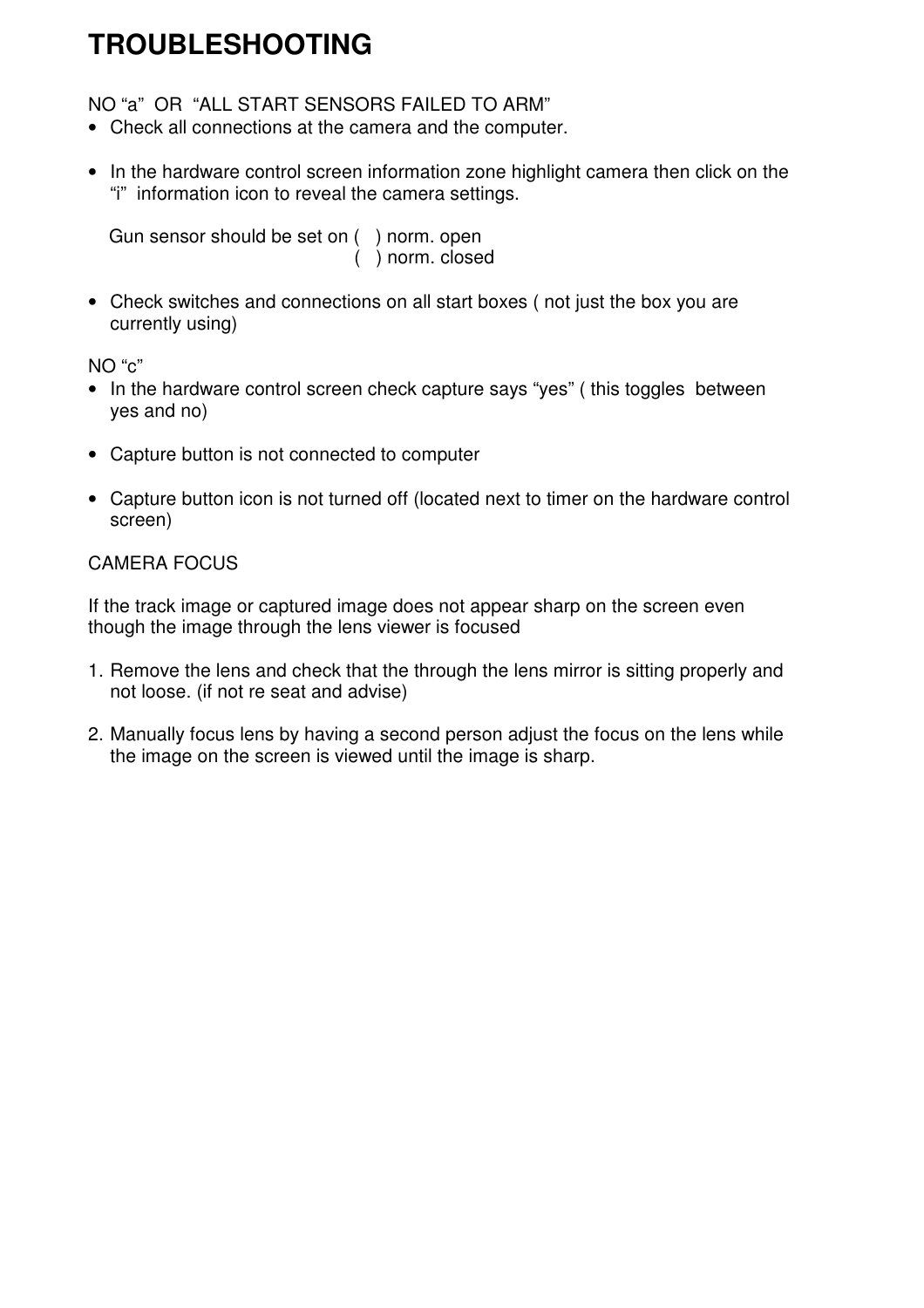# **FINISHLYNX COLOUR DIGITAL PHOTO FINISH EQUIPMENT**

#### POWER FAILURE PROCEDURE

Each system incorporates an uninterrupted power supply unit. This unit will provide temporary power during power failures.

The only equipment to be connected to the uninterrupted power supply unit is the FinishLynx camera, computer, computer screen and the scan converter.

The printer and back up equipment are not to be connected to the uninterrupted power supply unit.

Please note that the photo finish uninterrupted power supply unit is **not** to be turned off between race meetings.

A fully charged uninterrupted power supply unit in good condition should produce 15 to 20 minutes of power for the system.

#### **IN THE EVENT OF A POWER FAILURE WITHIN 5 MINUTES OF A PROGRAMMED RACE START THE FOLLOWING PROCEDURE IS TO BE ADOPTED.**

- The judge / operator is to bring up the next race and ready for capture.
- Turn off the monitor ( this unit has a large power drain)
- Capture the race as usual.
- After you have captured the race hit " ctrl s " ( on the keyboard) and then " enter" to save the race.
- Turn on the monitor to view the captured image, evaluate as normal ( if enough power is left to run)
- In the event of not enough power to run the screen wait for the power to restore, restart the system and load the saved race and evaluate as normal.

#### **IN THE EVENT OF A POWER FAILURE WHERE THERE IS GREATER THAN 5 MINUTES OF A PROGRAMMED RACE START THE FOLLOWING PROCEDURE IS TO BE ADOPTED.**

- Power down all components of the system.
- Do not turn off the uninterrupted power supply unit.
- When 5 minutes from race time follow the procedure as detailed above.